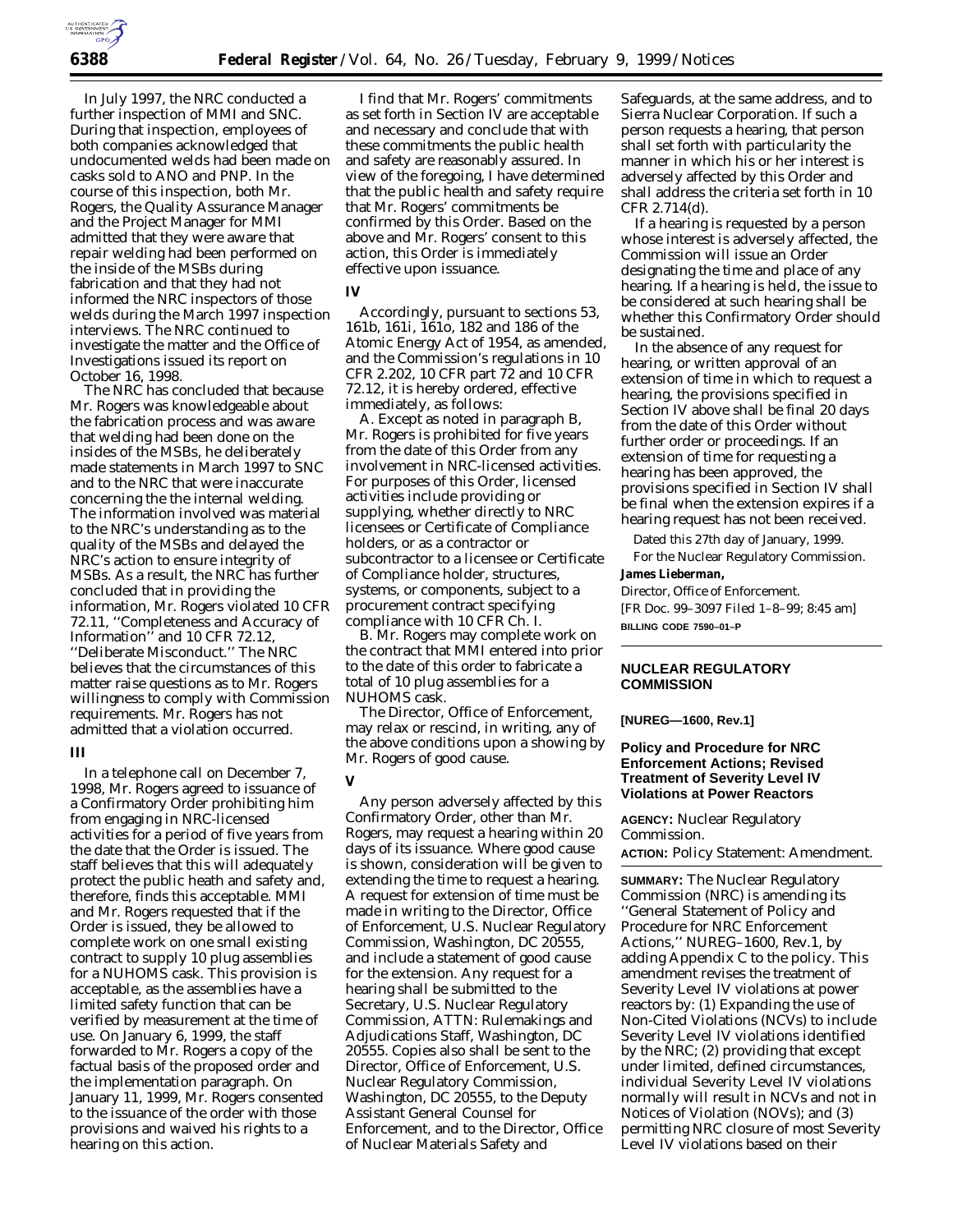having been entered into a licensee's corrective action program. **DATES:** This action is effective March 11,

1999. Comments on this revision should be submitted within 30 days of publication in the **Federal Register** and will be considered by the NRC prior to the next Enforcement Policy revision. **ADDRESSES:** Submit written comments to: David L. Meyer, Chief, Rules and Directives Branch, Division of Administrative Services, Office of Administration, Mail Stop: T6D59, U. S. Nuclear Regulatory Commission, Washington, DC 20555. Hand deliver comments to: 11555 Rockville, Maryland, between 7:30 am and 4:15 pm, Federal workdays. Copies of comments received may be examined at the NRC Public Document Room, 2120 L Street, NW, (Lower Level), Washington, DC.

# **FOR FURTHER INFORMATION CONTACT:**

James Lieberman, Director, Office of Enforcement, U.S. Nuclear Regulatory Commission, Washington, DC 20555– 0001, (301) 415–2741.

**SUPPLEMENTARY INFORMATION:** Severity Level IV violations are defined in the NRC's Enforcement Policy as violations of more than minor concern which, if left uncorrected, could lead to a more serious concern. Violations at Severity Level IV, the least significant of the four severity levels established in the NRC Enforcement Policy, involve noncompliances with NRC requirements for which the associated risks are not significant. NOVs are issued pursuant to 10 CFR 2.201, and normally require a written response within 30 days addressing: (1) The reason for the violation or basis for disputing the violation; (2) corrective steps that have been taken and results achieved; (3) corrective steps that will be taken to avoid further violations; and (4) the date when full compliance will be achieved. The policy provides that NOVs need not require a response if all of the necessary information is already available on the docket. The policy also permits certain licensee-identified Severity Level IV violations to be treated as Non-Cited Violations (NCVs), but only if the licensee has committed to corrective actions by the end of the inspection, including corrective action to prevent recurrence.

In fiscal year (FY) 1997, power reactor licensees experienced a sharp increase in NOVs issued for Severity Level IV violations, from approximately 770 in FY 1996 to 1,400 in FY 1997. In FY 1998, approximately 1,300 Severity Level IV NOVs were issued. In a memorandum to the Commission dated July 31, 1998, the NRC staff attributed

the increase, in part, to efforts to improve the quality and consistency of the inspection and enforcement programs and to increased emphasis on the nexus between safety and compliance, and not to a decline in the performance of power reactor licensees.

In response to concerns about this increase, and its apparent contradiction with the substantial performance improvements of operating power reactors in the last two decades, the NRC initiated efforts to reconsider the treatment of Severity Level IV violations. In an August 25, 1998, memorandum to the Chairman, the Executive Director for Operations submitted a plan which included the objective of maintaining the NRC's ability to identify licensee problems in a timely manner and reducing unnecessary licensee burden associated with responding to Severity Level IV violations.

The approach to enforcement of Severity Level IV violations, including the requirement to provide a written response to cited violations (those subject to an NOV) has essentially been unchanged since before the 1979 accident at Three Mile Island. Since that time, by almost all indicators, the overall performance of reactor licensees has substantially improved. Licensees have generally developed effective corrective action programs that cover not only safety-related activities under 10 CFR part 50, appendix B, but usually other activities regulated by the NRC (e.g., fire protection and physical security). In fact, findings of the NRC are generally only a small percentage of the issues, including noncompliances, identified by licensees and addressed in corrective action programs.

From a safety perspective, NRC Severity Level IV findings generally are not the most important matters being addressed in a licensee's corrective action program. Consequently, in light of the requirement to develop a comprehensive corrective action plan to address recurrence and provide a response to the NRC within 30 days pursuant to 10 CFR 2.201, an NOV may result in licensee priorities and activities that are inconsistent with a violation's relative safety significance. Thus, NRC findings may drive licensee priorities in their corrective action programs, rather than having the fundamental safety significance of the issue establish its priority. Additionally, requiring formal responses to Severity Level IV violations, which are included in a licensee's corrective action program subject to NRC inspection, may in most cases be an unnecessary administrative burden.

As a preliminary step to addressing this concern, the Director of the NRC's Office of Enforcement issued Enforcement Guidance Memorandum 98–006, dated July 27, 1998, to emphasize the provisions in the current Enforcement Policy that permit certain licensee-identified Severity Level IV violations to be treated as Non-Cited Violations (NCVs) and certain NOVs to be issued without requiring a written response. Preliminary data indicates that this guidance has resulted in a decrease in the number of cited NOVs and in cited NOVs requiring a response. Notwithstanding the results of this initiative, licensees must still address Severity Level IV violations with a higher priority than may be justified by their safety significance. Licensee action is required to provide information to the NRC to support treatment of violations as NCVs, or to avoid having to provide a formal response to an NOV. The current policy also requires that NOVs be issued for Severity Level IV violations identified by NRC inspectors.

Severity Level IV violations represent a small fraction of issues identified by licensees and included in licensee corrective action programs. The current Enforcement Policy approach has resulted in licensees placing a higher priority on these violations than their risk significance would merit. Accordingly, corrective action program issues with relatively higher risk significance may, by default, have been assigned lower priorities. Since individual Severity Level IV violations by definition do not involve matters of significant risk, the staff believes that there may be a benefit to safety if licensees are able to prioritize the resolution of Severity Level IV violations based on their safety significance. This can be accomplished if most Severity Level IV violations are closed by the NRC based on their being entered into a licensee's corrective action program. NOVs will be reserved for those cases where the NRC considers it important to obtain a description of the licensee's corrective actions on the docket. These changes will enhance the ability of licensees to address issues in their corrective action programs in accordance with their safety and risk significance, and will reduce unnecessary administrative burden associated with Severity Level IV violations.

Therefore, the NRC is revising its Enforcement Policy for power reactor licensees. The revised policy affects the treatment of individual Severity Level IV violations by: (1) Expanding the use of NCVs to include Severity Level IV violations identified by the NRC; (2)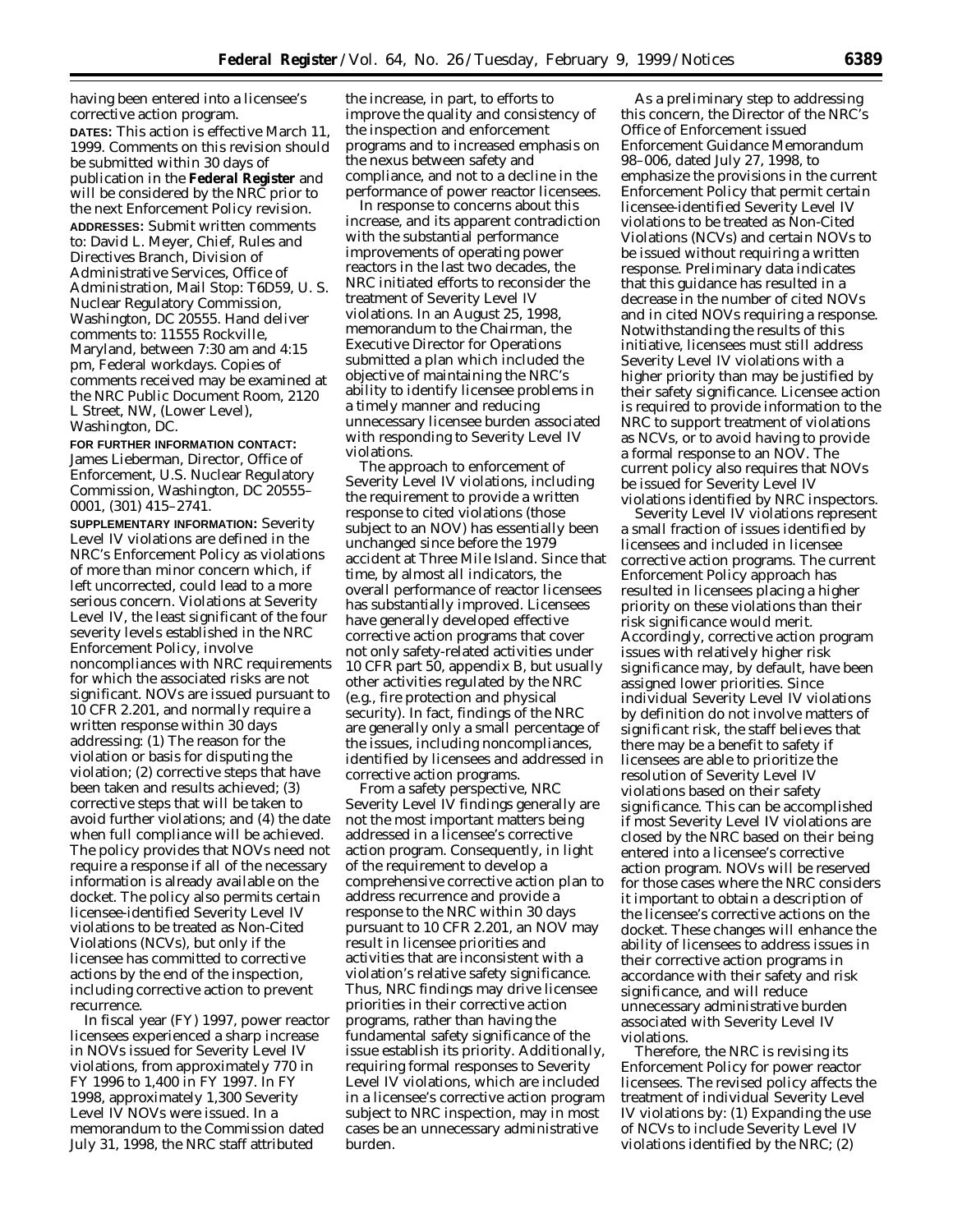providing that except under limited, defined circumstances, individual Severity Level IV violations normally will result in NCVs and not NOVs; and (3) permitting closure of most Severity Level IV violations based on their having been entered into a licensee's corrective action program.

This revised enforcement approach is not intended to modify the NRC's emphasis on compliance with requirements. Severity Level IV violations will continue to be described in inspection reports as they are now, although the NRC will close these violations based on their being entered into the licensee's corrective action program rather than a complete understanding of the licensee's corrective actions. At the time a violation is closed in an inspection report, the licensee may not have completed its corrective actions or begun the process to identify the root cause and develop action to prevent recurrence. Licensee actions will be taken commensurate with the established priorities and processes of the licensee's corrective action program. The NRC inspection program will provide an assessment of the effectiveness of the corrective action program. If such inspections identify significant violations or programmatic deficiencies in a licensee's corrective action program, broader and more in depth inspections may be carried out to understand the extent of the problem. The NRC will monitor the licensee's restoration of its corrective action program. In addition to documentation in inspection reports, violations will continue to be entered into the Plant Issues Matrix (PIM) that the NRC maintains for each facility to assist in identifying declining performance and determining repetitiveness. The revised approach will allow licensees to dispute violations described as NCVs.

The circumstances under which an NOV will be considered and a brief discussion of each follows. Any one of these will result in consideration of an NOV requiring a formal written response from a licensee. The decision to issue an NOV will be based on the merits of the case.

1. The licensee failed to restore compliance within a reasonable time after a violation was identified.

The purpose of this exception is to emphasize the need to take appropriate action to restore compliance, or take compensatory measures if compliance cannot be immediately restored, once a licensee becomes aware of a violation.

2. The licensee did not place the violation into a corrective action program to address recurrence.

The purpose of this exception is to emphasize the need to consider actions beyond those necessary to restore compliance and which may be necessary to prevent recurrence. Placing a violation into a corrective action program to prevent recurrence is fundamental to the NRC's ability to close out a violation in an inspection report without detailed information regarding the licensee's corrective actions. The licensee is expected to provide the NRC with a file reference evidencing that the violation has been placed in the corrective action program. This will assist the NRC should it review the particular violation as part of an NRC inspection of the effectiveness of the licensee's corrective action program. The NRC recognizes that there are violations that do not require substantial efforts to prevent recurrence. In such cases, a corrective action process that includes: (1) Restoring compliance, (2) evaluating the need for additional corrective actions to prevent recurrence, and (3) maintaining records that may be inspected at a later time, would be adequate to avoid an NOV.

3. The violation is repetitive as a result of inadequate corrective action, and was identified by the NRC.

The purpose of this exception is to emphasize the importance of effective corrective action to prevent recurrence and the importance of licensees identifying recurring issues. For the purposes of this exception, the term ''repetitive violation'' is consistent with its definition in the Enforcement Policy, provided that the previous violation is one that was described in an NRC inspection report or otherwise described in docketed information. This exception will be used in those cases where: (1) Corrective action for the previous violation had time to take effect and was deemed inadequate; or (2) corrective action for the previous violation wasn't taken in a time frame commensurate with its safety significance. An NOV will not result if, despite the violation's recurrence, the NRC found the licensee's corrective actions for the previous violation reasonable. In addition, this exception will be applied only to repetitive violations identified by the NRC so as to encourage licensee identification and correction of repetitive issues.<sup>1</sup>

4. The violation was willful and is not subject to discretion pursuant to Section VII.B.1 of the Enforcement Policy.

The purpose of this exception is to emphasize the importance of integrity and candor in carrying out licensed activities, as expressed in Section IV.C. of the Enforcement Policy. Nonetheless, certain licensee-identified willful violations (e.g., those involving the isolated acts of relatively low-level individuals, etc.) will remain eligible for treatment as NCVs, as they are under the current policy in Section VII.B.1. In addition, the NRC notes that willfulness may result in increasing the severity level of a violation; the use of this exception refers only to those situations where the significance of the willfulness does not justify an increase to Severity Level III, in which case escalated enforcement action will be considered.

In recommending a revised enforcement approach, the NRC has not lost sight of the lessons of plants that have had ineffective corrective action programs resulting in deficient performance and, in some cases, extended shutdowns. Given the lower risk significance of Severity Level IV violations, the staff's inspection efforts should be focused on the overall effectiveness of the corrective action program and not on the licensee's actions taken for each such violation. The staff intends to utilize a ''smart'' sample of NRC and licensee-identified findings in reviewing the effectiveness of corrective action programs. If such inspections identify significant violations or programmatic deficiencies in a licensee's corrective action program, broader and more in depth inspections may be carried out to understand the extent of the problem. The NRC will monitor the licensee's restoration of its corrective action program. The immediate changes necessary in the inspection program and associated training necessary to implement this approach are expected to be completed by early 1999.

The NRC recognizes that additional Enforcement Policy changes may be considered as a result of ongoing efforts to make improvements to the inspection and performance assessment processes for power reactors. In addition, the NRC is considering additional changes to the Enforcement Policy and guidance documents to address issues such as the use of the term ''regulatory significance'' in determining severity levels, and further clarifying the threshold between Severity Level IV and ''minor'' violations, which are not normally described in inspection reports.

This Enforcement Policy revision addresses only power reactor licensees

<sup>1</sup>Licensee-identified, non-willful repetitive violations will be cited only if the ineffectiveness of the licensee's corrective action program is significant enough to rise to Severity Level III. Before making a decision to issue such a Severity Level III violation, consideration will be given to additional inspection effort, issuance of Demands for Information, management meetings, predecisional enforcement conferences, and outcomes of performance assessments.